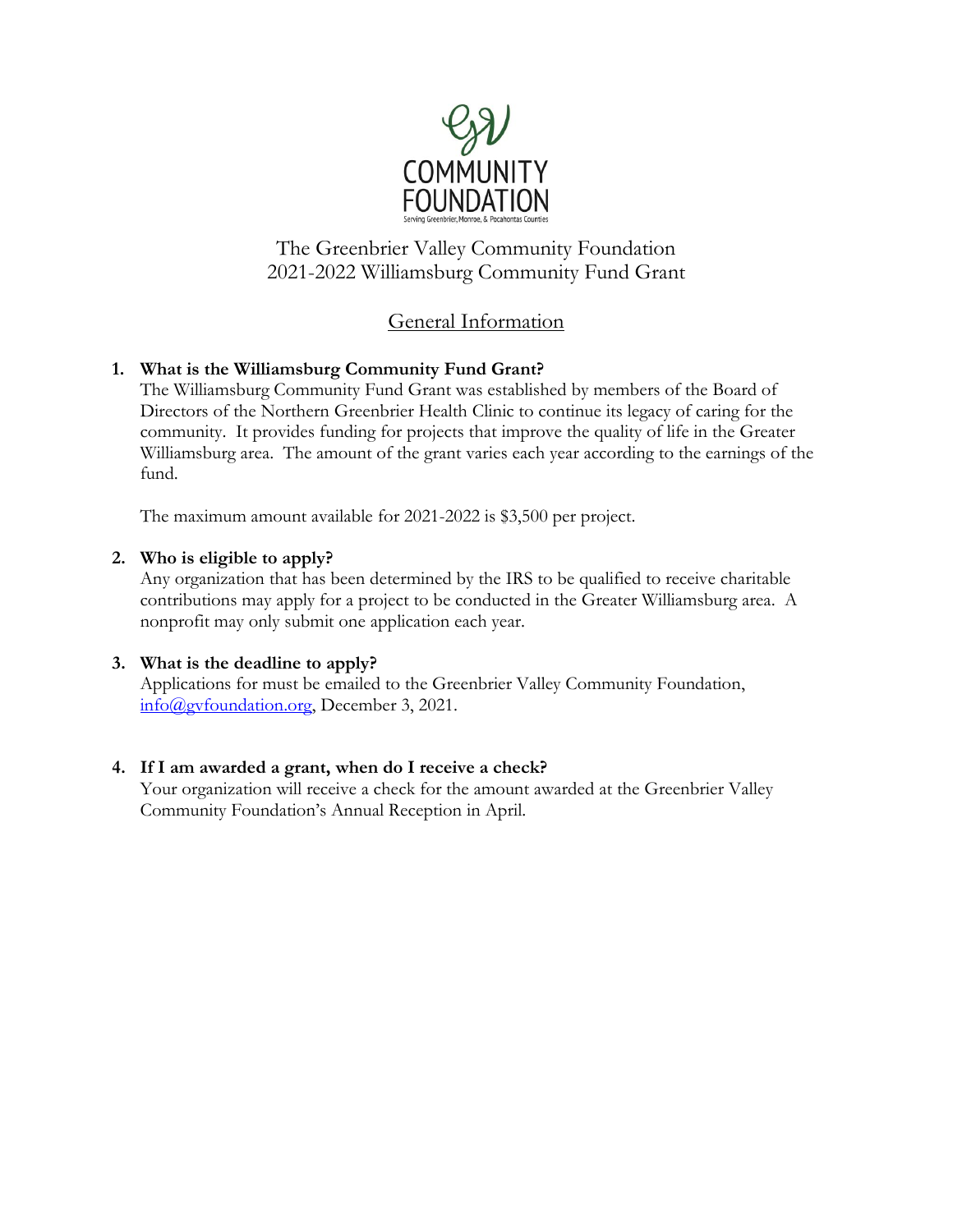

# **GREENBRIER VALLEY COMMUNITY FOUNDATION**

*2021-2022 Williamsburg Community Fund Grant Application Application Deadline:* **December 3, 2021**

| GENERAL INFORMATION PERSONAL PROPERTY OF STREET AND THE SERVICE OF STREET AND THE SERVICE OF STREET AND THE STREET OF STREET AND THE STREET AND THE STREET OF STREET AND THE STREET OF STREET AND THE STREET OF STREET AND THE |
|--------------------------------------------------------------------------------------------------------------------------------------------------------------------------------------------------------------------------------|
|                                                                                                                                                                                                                                |
|                                                                                                                                                                                                                                |
|                                                                                                                                                                                                                                |
|                                                                                                                                                                                                                                |
|                                                                                                                                                                                                                                |
|                                                                                                                                                                                                                                |
| GRANT REQUEST INFORMATION                                                                                                                                                                                                      |
|                                                                                                                                                                                                                                |
| Project Abstract (Brief summary of project – if your grant is selected, this will be used for public<br>relations purposes):                                                                                                   |
|                                                                                                                                                                                                                                |
| ,我们也不能在这里的时候,我们也不能在这里的时候,我们也不能会在这里的时候,我们也不能会在这里的时候,我们也不能会在这里的时候,我们也不能会在这里的时候,我们也不                                                                                                                                              |
| Amount of this Request: \$ ______________ (May not exceed \$3,500.00)                                                                                                                                                          |
| Please email application forms to: info@gyfoundation.org                                                                                                                                                                       |
|                                                                                                                                                                                                                                |

*The mission of the Greater Greenbrier Valley Community Foundation is to create a tradition of charitable giving and enhance the quality of life of the people of the Greenbrier Valley by accepting contributions, managing funds and making charitable distributions.*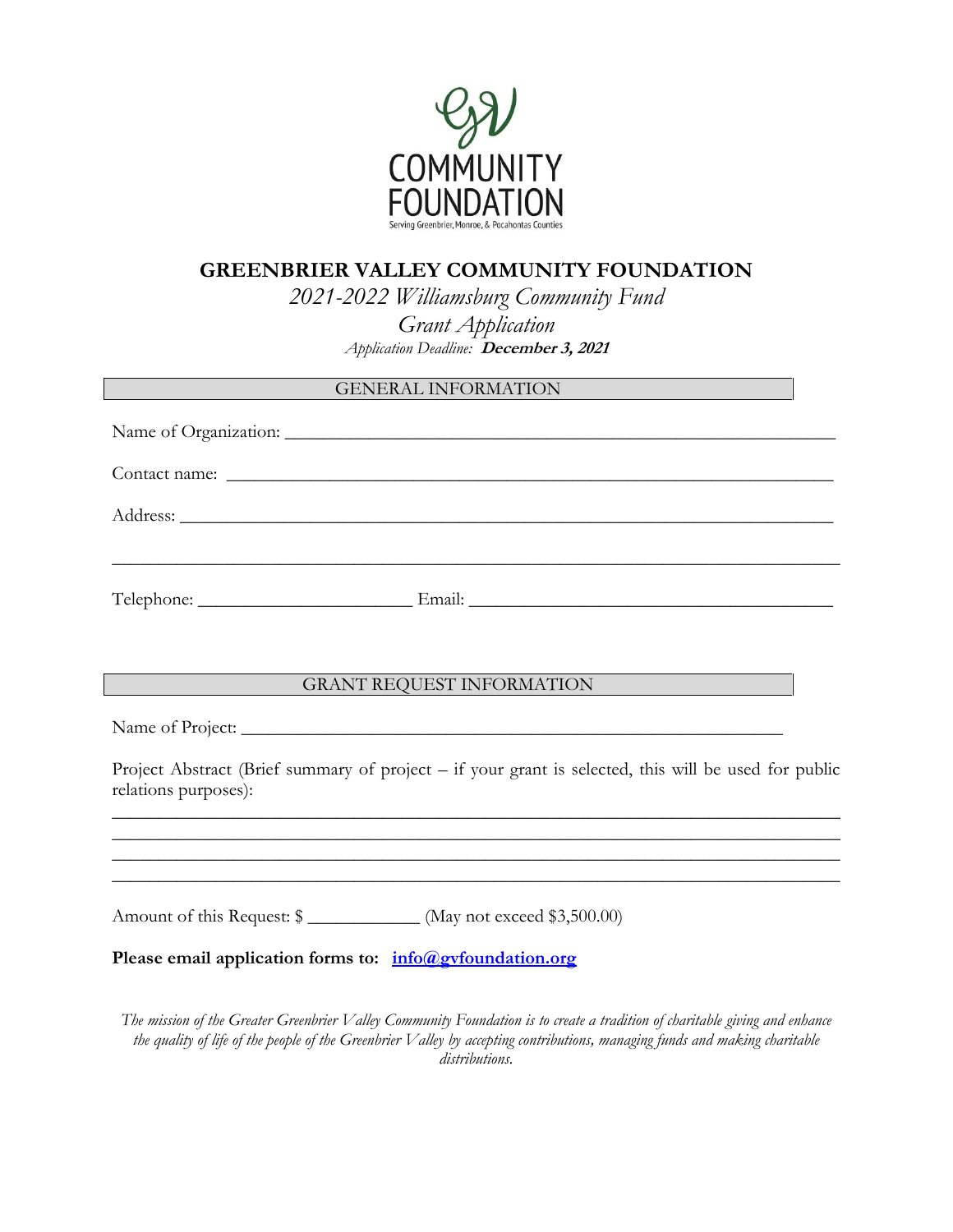*Williamsburg Community Fund Grant Application Page 2*

In the space below, describe the mission of your organization and the services you provide. **Attach a copy of your IRS designation letter or other proof that you are a nonprofit organization.**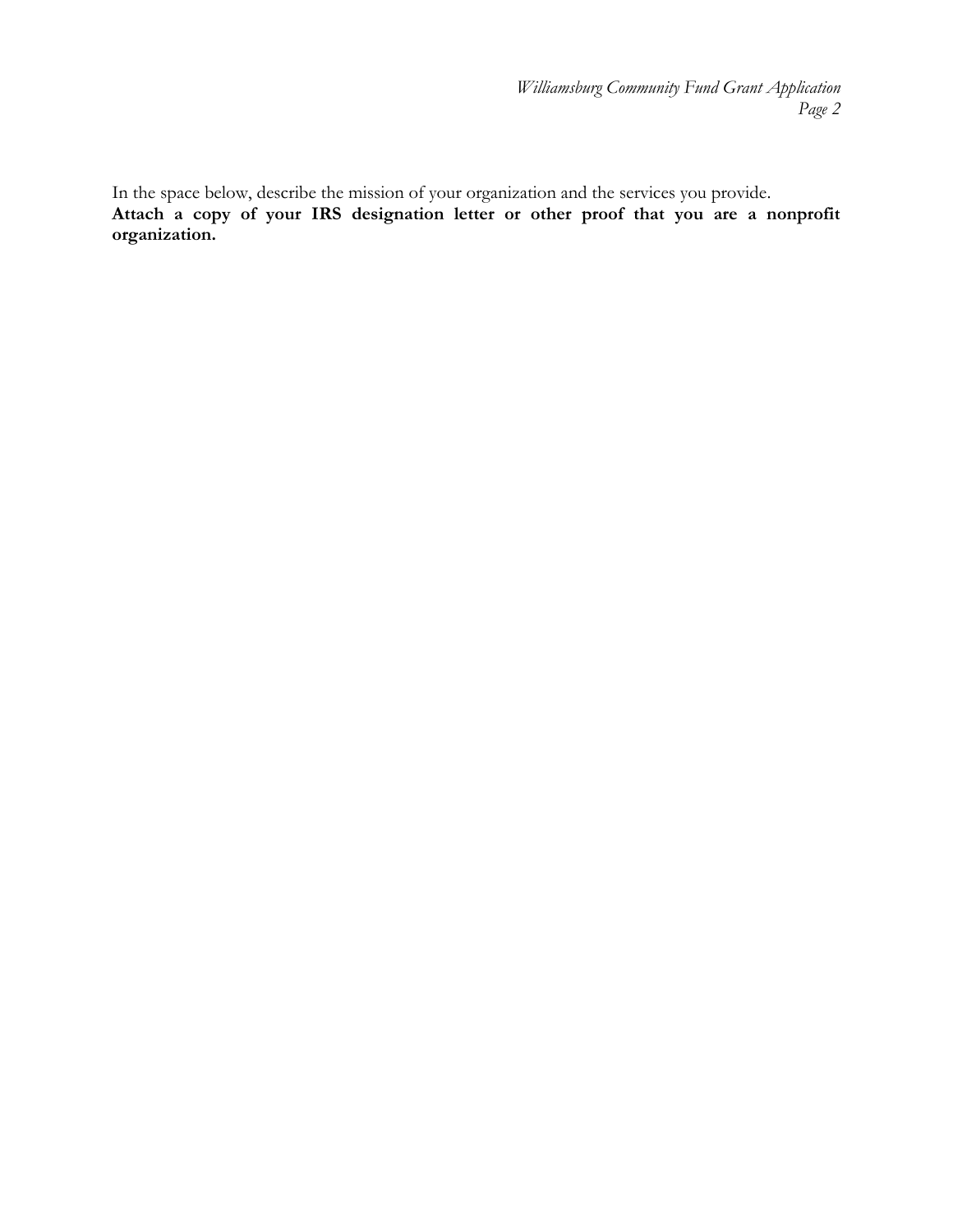*Williamsburg Community Fund Grant Application Page 3*

In the space below, please explain how you intend to use the grant money. Include your objectives and methods for achieving them as well as any specific problem or need you are addressing. In addition, if this request is not for a one-time program, please explain how you plan to sustain the activity.